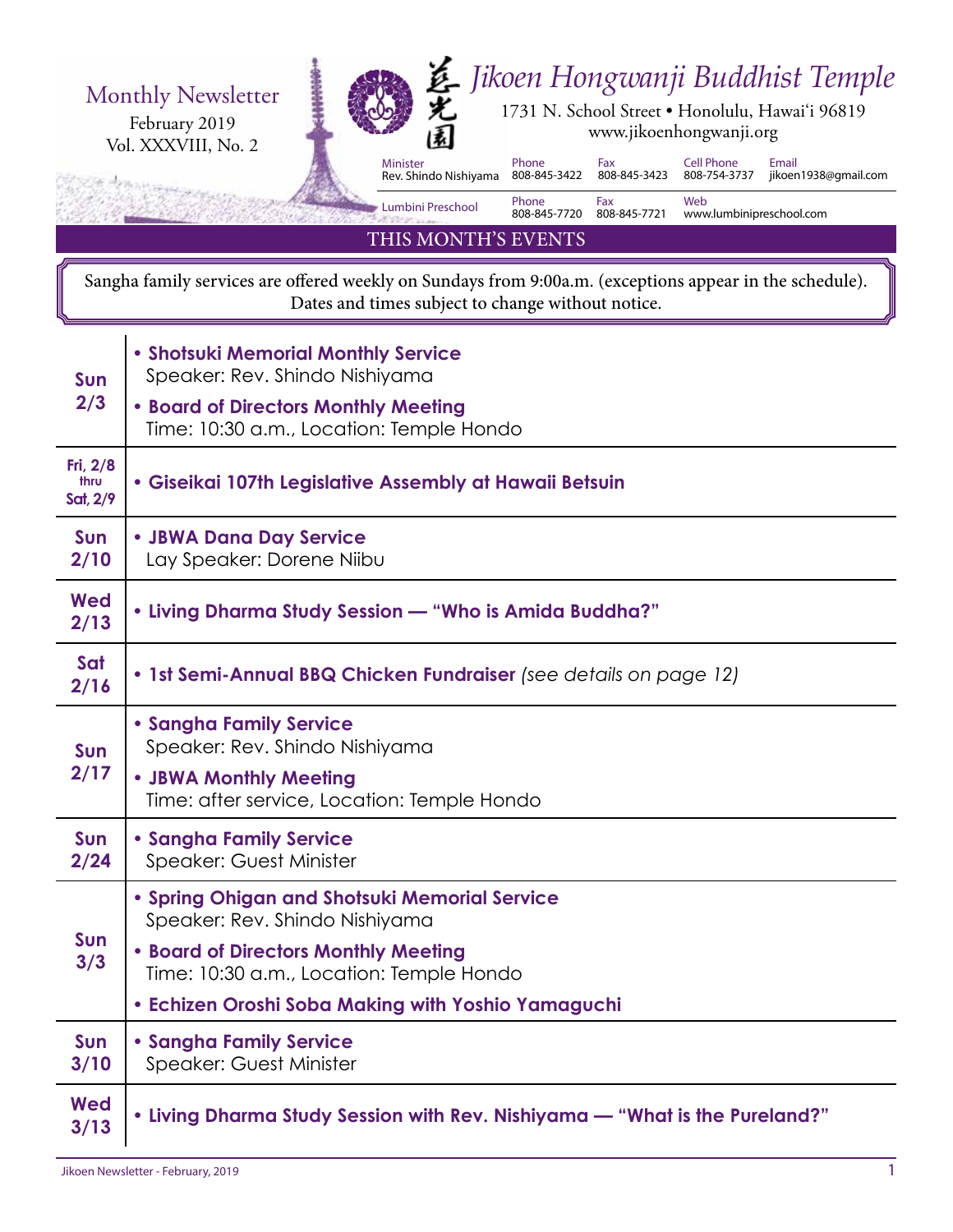#### NEW YEAR'S GREETINGS

*New Year's Greeting from Gomonshu Kojun Ohtani*





At the beginning of this New Year, I would like to extend my warmest greetings to you all.

Last year, Japan was hit by frequent natural disasters like torrential rains, typhoons, and earthquakes. Other countries including Indonesia and the U.S. were also visited by devastating earthquakes, tsunamis, and major hurricanes. I would like to convey my deepest condolences to those who lost their lives through the natural disasters and express my sympathy to everyone affected. We must also never forget that armed conflicts and terror attacks as well as severe starvation is making it difficult to live and lives are being lost every day.

In my message entitled, *A Way of Living as a Nembutsu Follower* which I presented on October 1, 2016, the first day of the Commemoration on the Accession of the Jodo Shinshu Tradition, I have stated, "by trying to live according to the Buddha Dharma,…we can live to the best of our ability, aspiring to live up to the Buddha's Wish." In agreement with this proposal, beginning last April, our organization has launched a campaign against poverty under the slogan, "Dana for World Peace overcoming poverty to nurture our children."

Unable to part from our self-centered mentality, we are simply foolish beings, incapable of attaining supreme enlightenment through our own strength. It is all through the salvific working of Amida Tathagata that we are enabled to realize our selfishness. Furthermore, because of this self-awareness, with the hope of responding to the Buddha's boundless compassion even just a little, we are enabled to aspire for everyone's happiness and make a sincere effort in dealing with the many difficult problems of bitter reality in this world.

In this New Year, as we receive the Dharma and recite the Nembutsu, let us make every effort to acknowledge and cope with the reality we face.

*January 1, 2019*

*OHTANI Kojun Monshu Jodo Shinshu Hongwanji-ha*

年頭の辞

新しい年のはじめにあたり、ご挨拶申し上げま す。

昨年は日本においては、豪雨・台風・地震など 多くの災害が起こり、また、世界でもインドネ シアにおける地震と津波、北米における大型ハ リケーンなど多くの自然災害が起こりました。 災害によってお亡くなりになられた方に謹んで 哀悼の意を表しますとともに、被災された方に 心よりお見舞い申し上げます。また、これら以 外にも紛争やテロ・飢餓などによって、日々多 くの方が犠牲となり、困難な生活を送っておら れることも忘れてはいけません。

さて、私は2016年10月1日の親教「念仏者の 生き方」において、「仏法を依りどころとして 生きていくことで、(中略)仏さまのお心にか なう生き方を目指し、精一杯努力させていただ く人間になるのです」と記しました。本願寺に おいては、昨年4月より「<貧困の克服に向けて ~Dana for World Peace~>―子どもたちを育む ために―」という取り組みが始まっています。

*(continued on page 3)*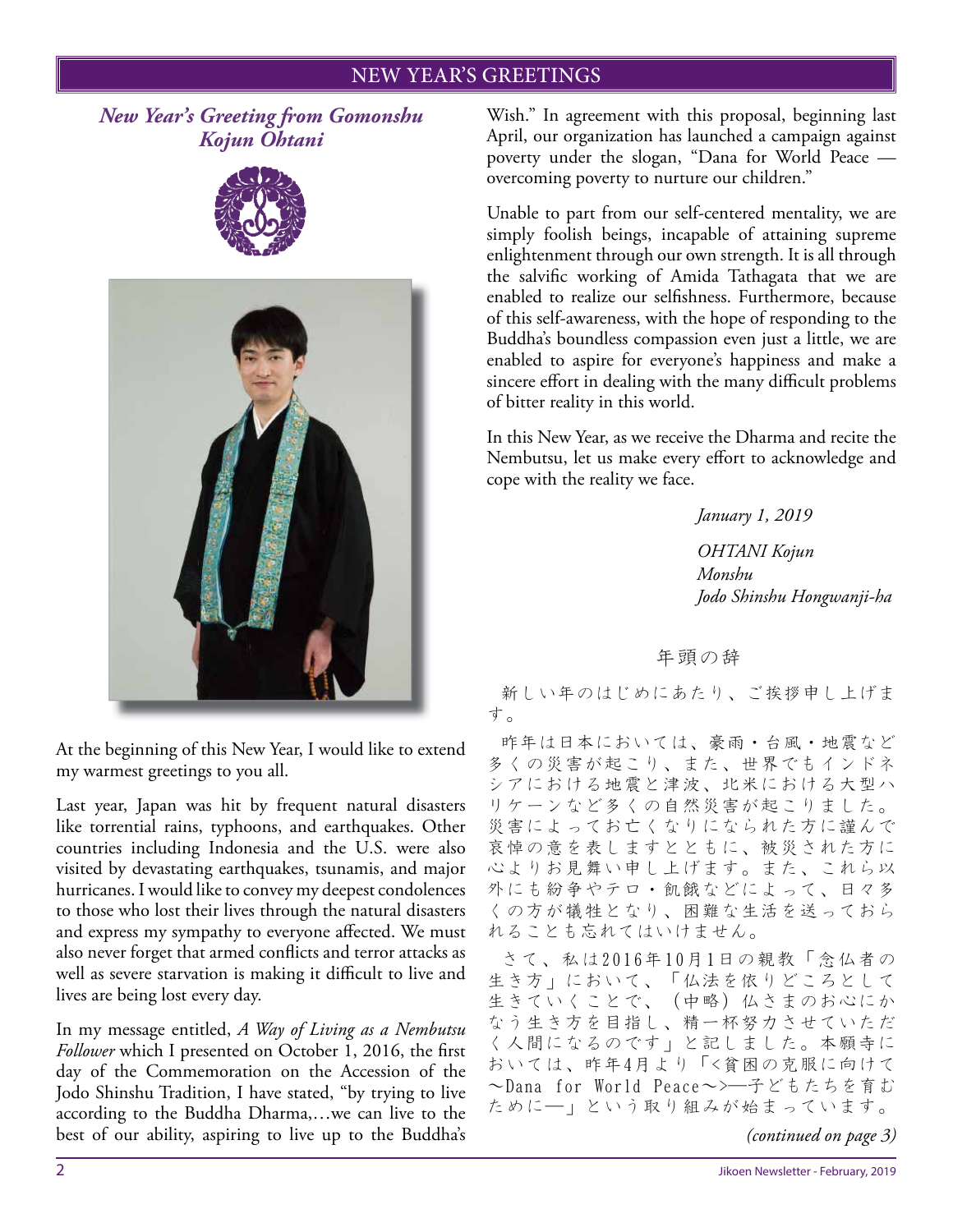#### *(continued from page 2)*

言うまでもなく、私たちは自己中心的な考え方 を離れることができず、自力修行によって悟り を開くことができない凡夫です。しかし、阿弥 陀さまのおはたらきによって自己中心的な凡夫 であると気づかされるからこそ、そのような私 を救って下さるお慈悲のお心に少しでもかなう よう、すべての人々の幸せを願い、現実の困難 な課題に積極的に取り組むことが大切ではない でしょうか。

本年も浄土真宗のみ教えを聞き、南無阿弥陀仏 とお念仏申す日々をともに過ごさせていただく 中で、現実の課題に向き合う1年にしたいと思い ます。

2019年1月1日

浄土真宗本願寺派 門主 大谷光淳

#### *New Year's Greeting from Bishop Eric Matsumoto*



*Aloha Kakou and Happy New Year! "NAMO AMIDA BUTSU"*

Our Theme & Slogan for 2019 is *Embrace Change: Transformation (Walk in Peace)*. It is our last year with the theme of "Embrace Change." Have you noticed a change in yourself? Have you noticed a change in our organization (Honpa Hongwanji Mission of Hawaii/Hawaii Kyodan)? Have you noticed a change in the world?

Indeed, these are complex and challenging questions to answer. Perhaps an answer we can all agree upon is "Not enough." Yes, how difficult it is to change for the better because my ego continues to get in the way. An important aspect of "Walking in Peace" is to become aware of my limited self, but rest assured that there is hope. A great hope, the encouragement of Namo Amida Butsu, The-Buddha's-Name-That-Calls (Myogo) and The-Buddha'sName-Which-I-Call (Nembutsu). Amida Buddha fully understands the plight of this spiritually foolish "I" full of imperfections and thus reaches out, unconditionally, vowing never to forsake with the promise of attaining the Perfect Peace of Nirvana with birth in the Pure Land of Enlightenment (at the end of this finite life). However, the journey of "Walking in Peace" begins from the moment when True Entrusting occurs.

A Foremost Scholar of Jodo Shinshu the late Rev. Jitsuen Kakehashi explains "The "turning of the heart" means forsaking the human-centered way of thinking and placing the teaching of the Tathagata at the center of our thought. Being saved means that with the Dharma-centered values, a new view of life is established in ourselves." "In our daily life, we are liable to be dictated by self-centered thoughts, but in the mind of Nembutsu practicers who are saddened and pained by this reality, there is a recurring transformation in which with the heart and mind of the Tathagata's great wisdom and great compassion, we come to look back at our own thoughts and behaviors." "…we come to reflect on our self-centered thoughts, reject our blind passions and make efforts to see things and live our lives in a way that can be approved by the Tathagata."

As I have often emphasized, the life of a Shin Buddhist is one of responding in gratitude to the unprecedented and unparalleled Wisdom and Compassion of Namo Amida Butsu by reciting the Nembutsu in awareness, joy and gratitude that I am embraced just as I am with all my limitations and we try to live our life guided by the Dharma in grateful response to Unconditional Compassion until our life culminates (at death) with our entering the Pure Land of Perfect Peace and Happiness at which time the ultimate transformation to Perfect Buddhahood occurs. Or, more simply, out of gratitude, as The Golden Chain of Love shares "I will try to think pure and beautiful thoughts, to say pure and beautiful words and to do pure and beautiful deeds knowing that on what I do now depends not only my happiness or unhappiness, but also that of others. May every link in Amida Buddha's Golden of Love be bright and strong and may we all attain Perfect Peace."

In 2019, embraced, nurtured and inspired by the Buddha's 12 Lights, may we be encouraged to contribute towards a more peaceful, compassionate and harmonious world until we enter the "Land of Immeasurable Light" and the "Land of All-Knowing Wisdom" only to find "my" enlightened Great Self returning (from Pure Land of Peace) to aid others in their quest for the Perfect Peace of

```
(continued on page 4)
```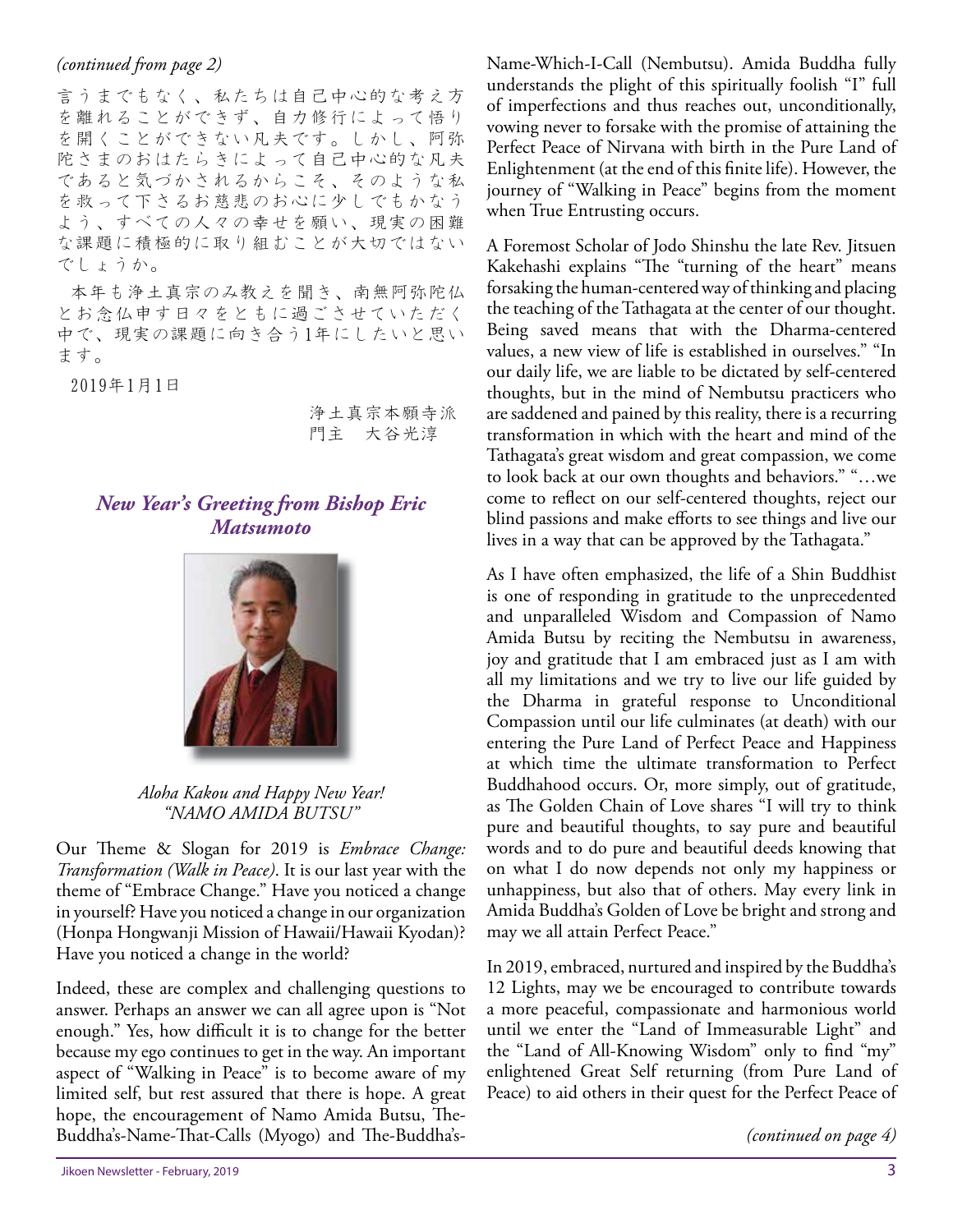#### *(continued from page 3)*

Nirvana. Namo Amida Butsu (Entrusting in All-Inclusive Wisdom and All-Embracing Compassion).

> *In Gassho/Anjali Rev. Eric Matsumoto, Bishop Honpa Hongwanji Mission of Hawaii*

#### *New Year's Greeting from Kyodan President Pieper Toyama*



*Embrace Change: Transformation (Walk in Peace)*

It is my hope that the 2019 theme speaks to all of us personally. At the heart of the theme is the call for us to transform ourselves and from this profound change to walk in peace. The transformation we seek is borne out of awareness. As our awareness allows us to see, hear and feel with clarity, we come to know all that is given to us in our lives. Our appreciation of life itself becomes a real and true experience. And when we become aware of the preciousness of our lives, the ordinary is transformed into a miracle of perfection. This is the transformation we seek: to see our lives as miracles because of the forces and people known and unknown have created the causes and conditions for us to be alive in this very moment. In these moments of transformation, we can only say, Namo Amida Butsu. And it is in this instant we walk in peace.

The reality is that these moments of transformation are short-lived because our

self-centered egos wrench us back to attend to our attachments and our unreasonable desires. But this should not deter us from being open to the next moment of transformation and the next and the next, even though they may be so short-lived, for each is a step in peace.

As 2019 unfolds one day from another, it is my hope that we will all find perfection in ordinary moments and in that perfection a profound appreciation for our lives. In that morning cup of coffee, in the smile of the cashier at the supermarket, in the "shaka" sign of a grateful motorist you allowed to merge into traffic, in the quiet loneliness of an empty house, in the Sunday morning greeting of a fellow temple member, in the laughter of your child, in the glow of the setting sun, I hope you feel the perfection of life, the perfection of your life. I hope in that instant your life is no longer ordinary but is transformed into a miracle. And I hope you walk in peace with the only sound on your lips, "Namo Amida Butsu." Such is my hope for you in 2019.

> *Namo Amida Butsu, Pieper J. Toyama*

MINISTER'S MESSAGE *Rev. Shindo Nishiyama*

#### *Jikoen, A Historical and Unique Temple: Refl ections by Reverend Shindo Nishiyama*

It was in June, 2005 when the late Bishop Chikai Yosemori called me into his office. There he told me, "Rev. Nishiyama, I am assigning you to Jikoen Hongwanji in September. I hope you can do your best and stay there longer than the 17 years I was there." He continued, "Please remember that a minister should be kind and caring. Work hard for the Jikoen members with sincerity, and don't be lazy!"

As I reflect on my time at Jikoen, I hope that I have responded to Yosemori-sensei's advice.

Over the last fourteen years, I have met many dedicated Jikoen members, some who have passed away. They devoted their lives to their families, friends, and the community, especially to the Jikoen Ohana. Their examples have greatly encouraged me to keep my commitment to share the Dharma as resident minister. When I work with the present members and friends, I see and feel the same dedication as the Issei and Nisei pioneers.

In its eighty-year history Jikoen has contributed a great deal to our community. It was a place for the Uchinanchu to gather and meet. It helped to rebuild Okinawa after World War II. It celebrates the Uchinanchu culture. Lumbini Preschool has served many families since 1964. It offers spiritual care for those in need. Today, Jikoen is for all who want a community that supports them just as

*(continued on page 5)*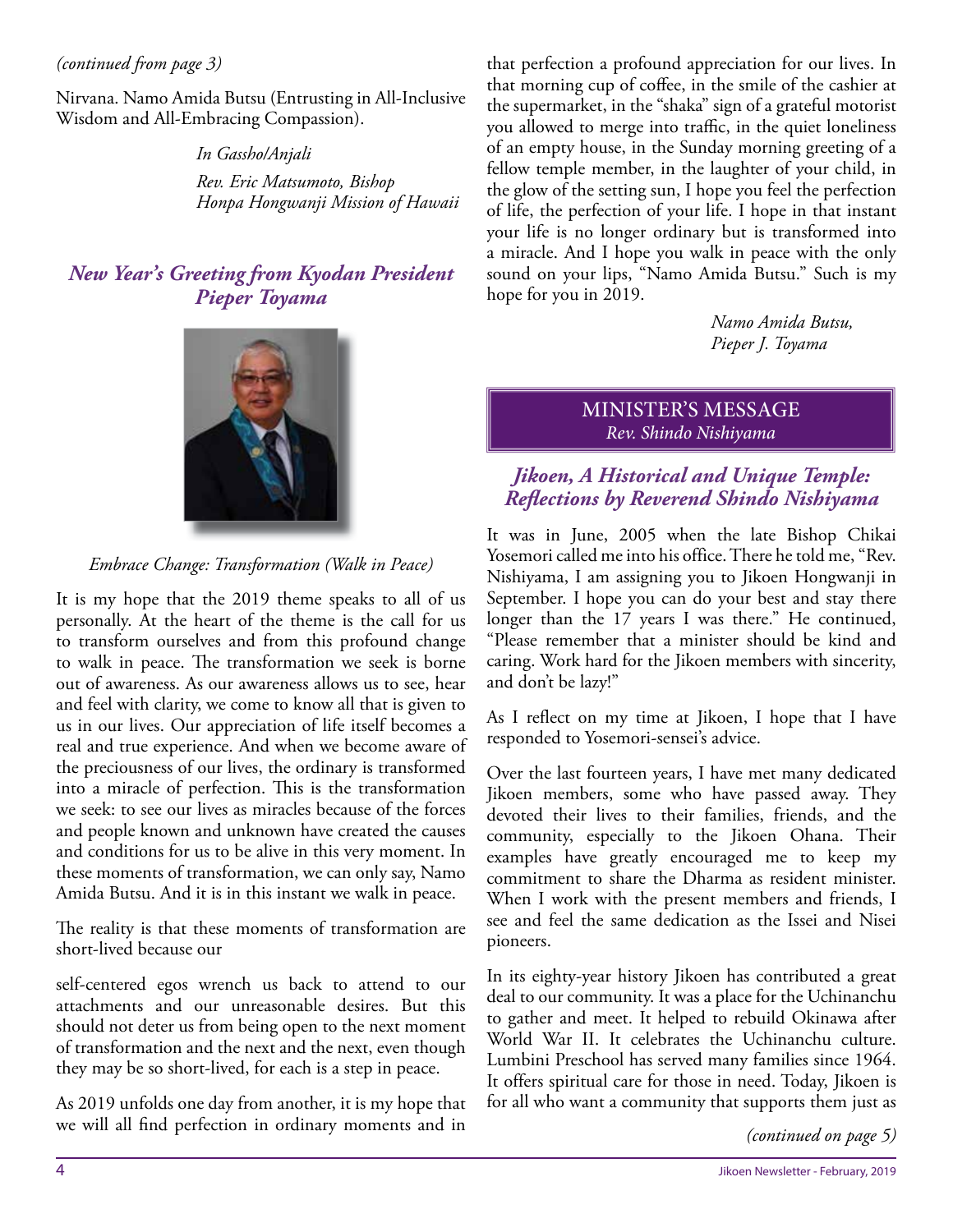#### *(continued from page 4)*

they are. I am a very fortunate to be a part of Jikoen, a historical and unique temple!

I humbly bow my heard to ask for your continue support and kokua for Jikoen. *Onegaishimasu!*

#### PRESIDENT'S MESSAGE *Doris Oshiro*

#### *Happy New Year, Everyone!*

As we start the New Year and begin Jikoen's 81st year, I am humbled and truly grateful to have this opportunity to serve as president.

We enter the fifth and final Hongwanji statewide slogan to *Embrace Change*, that started in 2015, and ends with *Transformation, Walk in Peace*.

Jikoen provides the opportunity to understand the dynamics of the Buddha's Compassion and how it instills a feeling of gratitude. It awakens and embraces all foolish beings, just as we are, to help us understand that there are countless causes and conditions that make our lives possible. Just as we need food, air, water and other things to exist, so does the plants, animals and countless other forms. We realize that we have an obligation to each other.

For over 80 years Jikoen has withstood difficulties and hardships. We have been working on all of our new and existing projects and Jikoen continues to grow. However, it hasn't been easy but with your support we can keep Jikoen going!

I ask all of you to take on the challenge of having the initiative and courage to step up to pursue Jikoen's long term goals. Please invite new members, family, and friends. Let's also engage our youth by encouraging our children, grandchildren, and great grandchildren to come to Jikoen services and events.

We need to make sure Jikoen has everything it needs to prosper and grow. But most of all, we need to nurture our existing affiliates and members.

In this New Year, I invite you to join us on our journey to walk in peace with the compassionate light and wisdom of Amida and to keep our temple open for our family, members, friends, and the greater community.

Again, I sincerely thank all of you and especially Rev. & Mrs. Nishiyama, our Board of Directors and advisors, JBWA, and our dedicated ohana. I look forward to your continued support in 2019. Kotoshi mo dozo yoroshiku onegai itashimasu. Ippei nifee deebiru. Doomo Arigato gozaimasu. Mahalo!

Namo Amida Butsu

#### TEMPLE NEWS

#### *Anniversary Memorial Services for February & March, 2019*

#### *1st Year Memorial (Died in 2018)*

February 2, 2018...........Mrs. Tomiko Tomi Masaki (83) February 10, 2018................. Mrs. Yoshiko Tokeshi (93) February 10, 2018....Mr. Richard Hideo Kaneshiro (87) March 4, 2018 ................................Mrs. Humi Iha (97) March 17, 2018 Mr. Kenneth Masatoshi Kaneshiro (76) March 21, 2018 ........ Mrs. Lorraine Yasuko Toma (101) March 30, 2018 .............Mrs. Nancy Haruko Zaha (96)

#### *3rd Year Memorial (Died in 2017)*

| February 7, 2017  Mrs. Claudia Arakaki Miyamoto (79) |
|------------------------------------------------------|
| February 11, 2017 Mr. Toshio Lefty Goya (83)         |
|                                                      |
| March 7, 2017  Mrs. Hiroko Nakamura (87)             |
| March 7, 2017  Mrs. Alice Yoshiko Shimabukuro (96)   |
| March 22, 2017 Mrs. Hiroko Higashionna (82)          |
| March 31, 2017  Mrs. Kimiko Kinjo (92)               |

#### *7th Year Memorial (Died in 2013)*

| February 3, 2013 Mr. George Kishimoto (89)      |
|-------------------------------------------------|
| February 17, 2013Mr, Matsumori Higa (97)        |
| March 2, 2013 Mrs. Fujiko Fudge Oshiro (83)     |
|                                                 |
| March 4, 2013  Mrs. Anne Umeno Kiyabu (98)      |
|                                                 |
| March 17, 2013 Mrs. Kimiye Shinsato (101)       |
| March 19, 2013  Mrs. Clara Hanako Takeuchi (96) |
| March 26, 2013 Mr. Harold Sunao Teruya (80)     |
|                                                 |

#### *13th Year Memorial (Died in 2007)*

| February 7, 2007 Mr. Katsuo Kats Oshiro (77)       |
|----------------------------------------------------|
|                                                    |
| February 19, 2007 Mr. Masaru "Kane" Kaneshiro (83) |
| February 19,2007Mr. Hiroshi Yoshida (86)           |
| February 21, 2007Mr. Ernest Tatsuo Tsumuro (75)    |
| February 23, 2007Mrs. Etsuko Kishaba (69)          |
| March 3, 2007  Mrs. Masae Shinsato (88)            |
| March 6, 2007 Mrs. Mitsue Yamamoto (75)            |

*(continued on page 6)*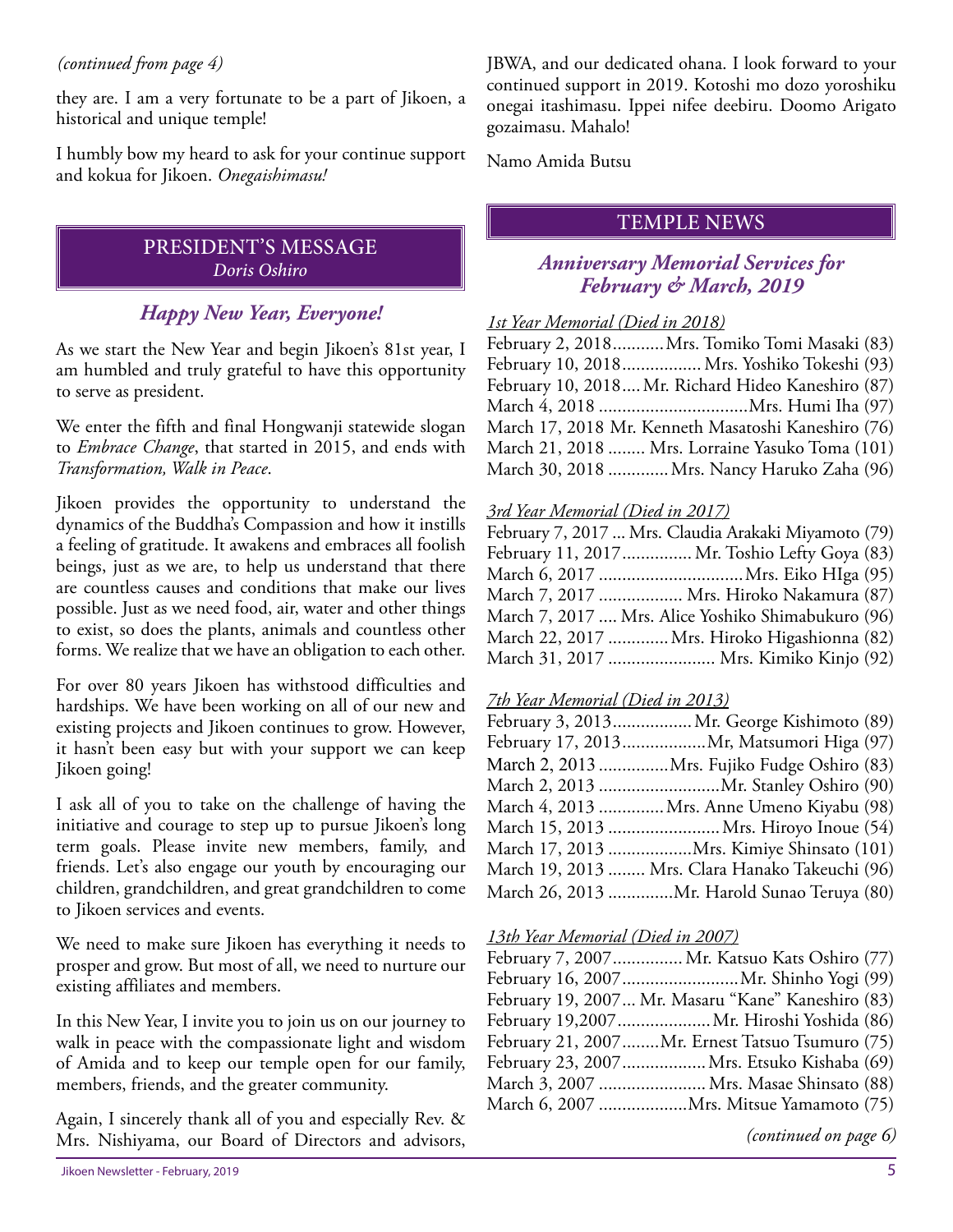March 21, 2007 ..........Mr. Wallance Seigen Kiyabu (93) March 29, 2007 ......Mrs. Haruko Nancy Nakasone (88)

#### *17th Year Memorial (Died in 2003)*

| February 9, 2003Mrs. Tsuruko Miyashiro (84)<br>February 25, 2003Mrs. Victoria Futae Toguchi (57)<br>February 25, 2003 Mr. Kalen Akio Nakasato (27) |
|----------------------------------------------------------------------------------------------------------------------------------------------------|
|                                                                                                                                                    |
|                                                                                                                                                    |
|                                                                                                                                                    |
| March 5, 2003 Mr. Isamu Morris Oshiro (73)                                                                                                         |
| March 9, 2003  Mr. Harry Izumi Inazaki (81)                                                                                                        |
| March 13, 2003 Mrs. Otoyo Bise (91)                                                                                                                |
| March 13, 2003  Mr. Harold Eiichi Okino (68)                                                                                                       |
| March 17, 2003 Mrs. Chiyoko Kuwana (80)                                                                                                            |

#### *25th Year Memorial (Died in 1995)*

| February 4, 1995Mr. Thomas Sanjiro Kaneshiro (74)   |
|-----------------------------------------------------|
| February 5, 1995Mrs. Fuji Nakasato (81)             |
| February 7, 1995 Mr. Matsuro Nakasone (91)          |
| February 14, 1995 Mr. Kenneth Kiyoshi Ishikawa (51) |
| February 14, 1995 Mrs. Utomi Teruya (93)            |
| February 19, 1995Mrs. Masue Nakamura (77)           |
|                                                     |
| February 26, 1995Mrs. Kamado Nakamura (94)          |
|                                                     |
| March 7, 1995  Mr. Hideo Tamashiro (88)             |
| March 9, 1995  Mrs. Michie Arakaki (72)             |
| March 11, 1995  Mr. Hiroaki Sakuma (93)             |
| March 14, 1995 Mrs. Kikue Uyehara (79)              |
| March 22, 1995 Mrs. Shizuko Takaesu (81)            |
| March 26, 1995  Mrs. Kamado Hamadono (96)           |

#### *November 18 Eitaikyo Service, Keirokai Recognition with Jikoen's 80th Anniversary*

#### *Eitaikyo Service*

This observance allows us to remember and thank those who have come before us to share the Nembutsu teachings. The word Eitaikyo is a contraction of the formal term, Eitai dok(u)-kyo. Ei means "eternal" which comes from the Chinese characters for a river with many tributaries that flows on and on. Tai means "generations." Doku means to "read or chant." Kyo means sutras of the words of the Buddha. Thus, the meaning of Eitaikyo is to eternally chant the sutras on behalf of not only our loved ones that have passed, but also for generations to come.

#### *Keirokai Recognition*

This year, our Keirokai Recognition was in the social

*(continued from page 5)* hall to accommodate our seniors together with our 80th Anniversary Celebration!

> Following the picture taking in front of the large "Shikai Keitei" rock and mochi maki toss in the courtyard, we honored our elders and thanked them for their selfless sacrifice and long dedication to Jikoen Hongwanji. Kei means to honor or respect and ro means elderly; thus, keiro means to "honor the elderly."

> We also honored and paid tribute to the elderly members who were unable to join us that day. Honored were **Myrna Nishihara** who observed her 80th birthday this year and **Helen Kaneshiro, Masuo Kino, Matsuo Momohara, Edward Okita and Shigeru Yamaguchi** who observed their 90th birthdays. They were given a gift card, a hand towel sewn by **Joyce Fujimoto** and a bag of treats. We also recognized our super senior who is 102 years old, **Mr. Toshio Arakaki**!

> Those in attendance were presented a gift bag, lei and congratulated by **Rev. Nishiyama and Doris Oshiro**, Kyodan president.

> *Beijyu* honorees who turned 88 years old this year were **Lillian Gima, Betty Higa, Lily Horio, Alice Kino, Judy Momohara, Yoshiko Nakasone, Pat Shiroma, Thomas Shiroma and Doris Yamaguchi**. The *Beijyu* gift bags were made by **Ai Ogata, Esther Kita, Amy & Ichiro Saito**. A gift card, hand towel sewn by **Esther Kita**, special gift of chopsticks and a chopstick rest together with a lei were presented to our super 88 year old seniors by Dharma School students.

> A big mahalo to **Mrs. Nishiyama** for making all the leis for our Keirokai Honorees!

> Everyone enjoyed a special lunch, great entertainment and fellowship in the Social Hall.

> Mahalo for all you have done for Jikoen and for your long history of hard work, sacrifice, and hardship endured to keep Jikoen for our future generations.

> Thank you, again to our food service volunteers headed by **June Nakamasu & Esther Kita, Haruko & Edward Okita,** together with the JBWA and Dharma School volunteers.

> Much Mahalo to those who donated food, gave a donation, donated treasure items and supported the Fall Treasures Tables with your purchases.

> > *(continued on page 7)*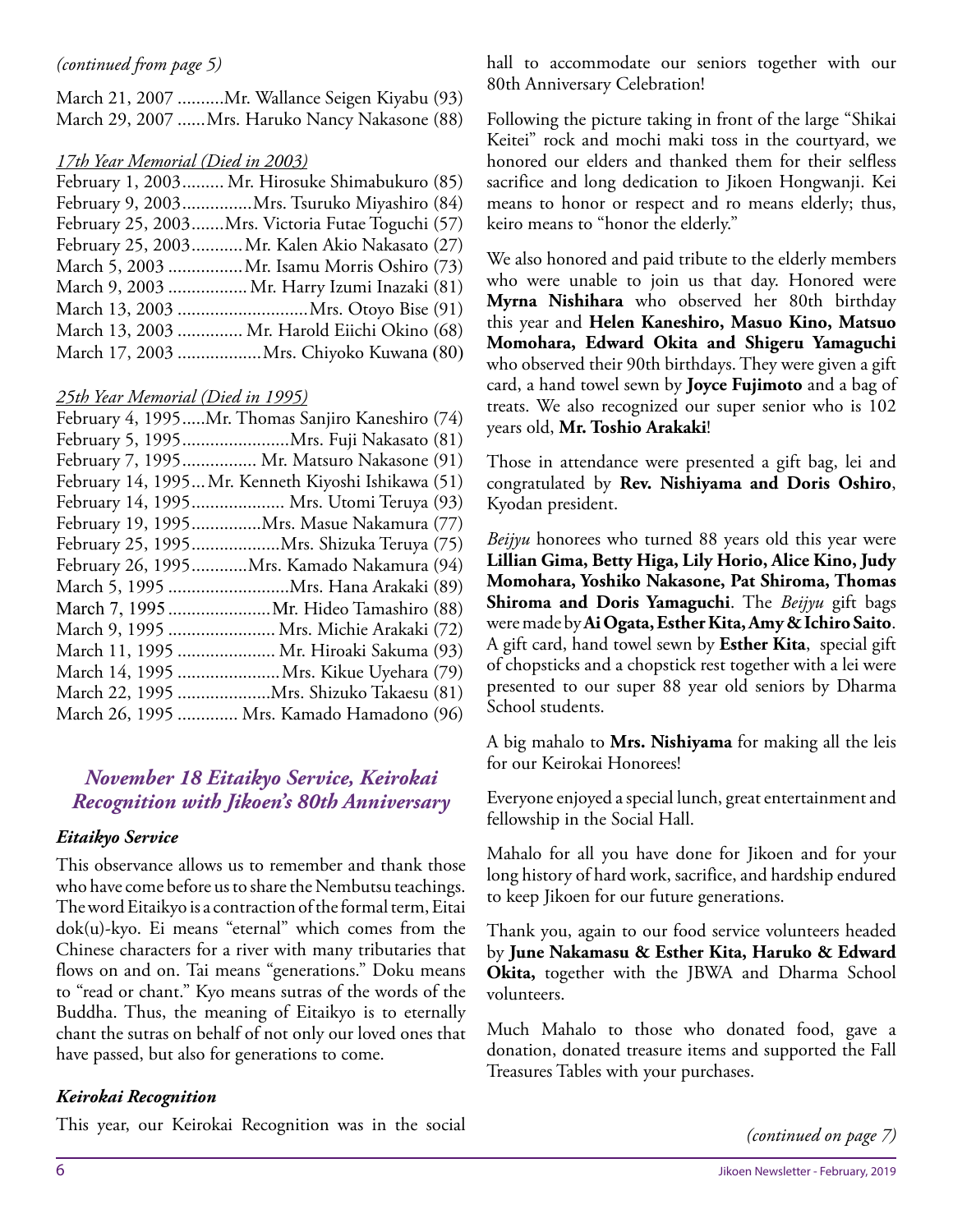#### *Small Talk Revisited: An Old-Timer's Random Thoughts Regarding Jikoen's 80th Anniversary* by Shiz Miyasato

#### *Souvenir booklet*

Once again, a stellar production. It has everything – our history, our present, our future, all well organized, wellwritten, with great photos. Such a pleasure to read! I especially noted Sensei's sincere words when he thanked Suzie for always standing by and with him. Not many men acknowledge their wives' value in this way. 'Way to go, Sensei!

#### *Ambience*

Ladies, you outdid yourselves again – such lovely flowers and favors to carry out your "green" theme! The mums in the teacup lasted one-plus week more on my butsudan.

#### *Entertainment*

The shi-shi mai group was great. So good to see that leaders like Jon Itomura are training small fry to keep its flame glowing and growing for the future. And yes, even girls are included – hooray!

Wonderful that Jikoen members like **Shelby Oshiro, Travis Oshiro, Pete Doktor, Ann Moribe, and Keith Oshiro** are still helping to perpetuate Okinawan dance and musical traditions as well.

So much more to mention, but this little bit should suffice to convey my heartfelt appreciation to the Jikoen ohana for all the planning and hard work put into this milestone celebration. The future is indeed in very good hands. This old-timer is deeply grateful and heartened.

**Note:** *Shiz Miyasato was the long-time editor-in-chief for the Jikoen Newsletter and ran a regular column called "Small Talk" that provided insights and commentary on myriad topics. Thanks, Shiz, for coming out of retirement to ontribute your thoughts!*

### *Mahalo for Refreshments*

Much Gratitude! We are grateful for the following who provide us with delicious refreshments on Sundays and for clean up:

**Elaine Hirashiki, Allice Kino, Judi Matsumoto, Ann, Kaycie, & Marcie Moribe, Marleen Nishimiya, Emi Oshiro, Jean Oshiro, Karen Tamanaha, Sandy Toma, Grace Ueunten, Janet** 

#### **Wakakuwa, Jean Yamashiro & JoAnn Yosemori.**

Thank you to all who also bring"goodies" to add to the refreshment table. We notice and appreciate your contributions.

A special thank you to **Jimmy Toma**, who comes in early to open up and make coffee, cooks the rice for the altar obu pan and to help clean up!

#### JBWA NEWS

### *Highlights*

#### • *December Meeting*

**Rev. David Nakamoto** visited with us at our JBWA meeting and led us in the Aspiration.

• *A Special Lunch at Nembutsu Seminar*

As part of a successful Honolulu and Oahu District Nembutsu Seminar at Jikoen, **Joyce Fujimoto** planned a special Blue Zone lunch menu for the November 10 event. Volunteers helped to prepare the lunch boxes which were enjoyed by the participants at the Seminar. Many compliments were received about the lunch which was very health and delicious. The lunch box presentation was also attractive.

• *Jikoen 80th Anniversary*

JBWA women helped at the memorable 80th Anniversary celebration on November 18. **President Nakamasu** thanked all who volunteered; a special thank you went to **Suzi Nishiyama** who co-chaired the event with **Rev. Nishiyama**.

• *Martin Luther King Day Parade*

Parade will be on January 21 from Magic Island to Kapiolani Park. Bus riders will meet at Betsuin at 7:30 am. Walkers will meet at Magic Island parking area.

• *Jikoen Annual Memberfship Meeting and New Year's Party*

On January 27, Jikoen's Annual Membership Meeting and service will be held at 9:00 am in the Hondo. The New Year's Party will follow in the hall. JBWA will coordinate the luncheon. Therefore, helpers are needed for food and decorating table.

• *JBWA Annual Luncheon*

The annual JBWA Luncheon will be held on February 2 at Kapiolani Community College (KCC) at 10:30

*(continued on page 8)*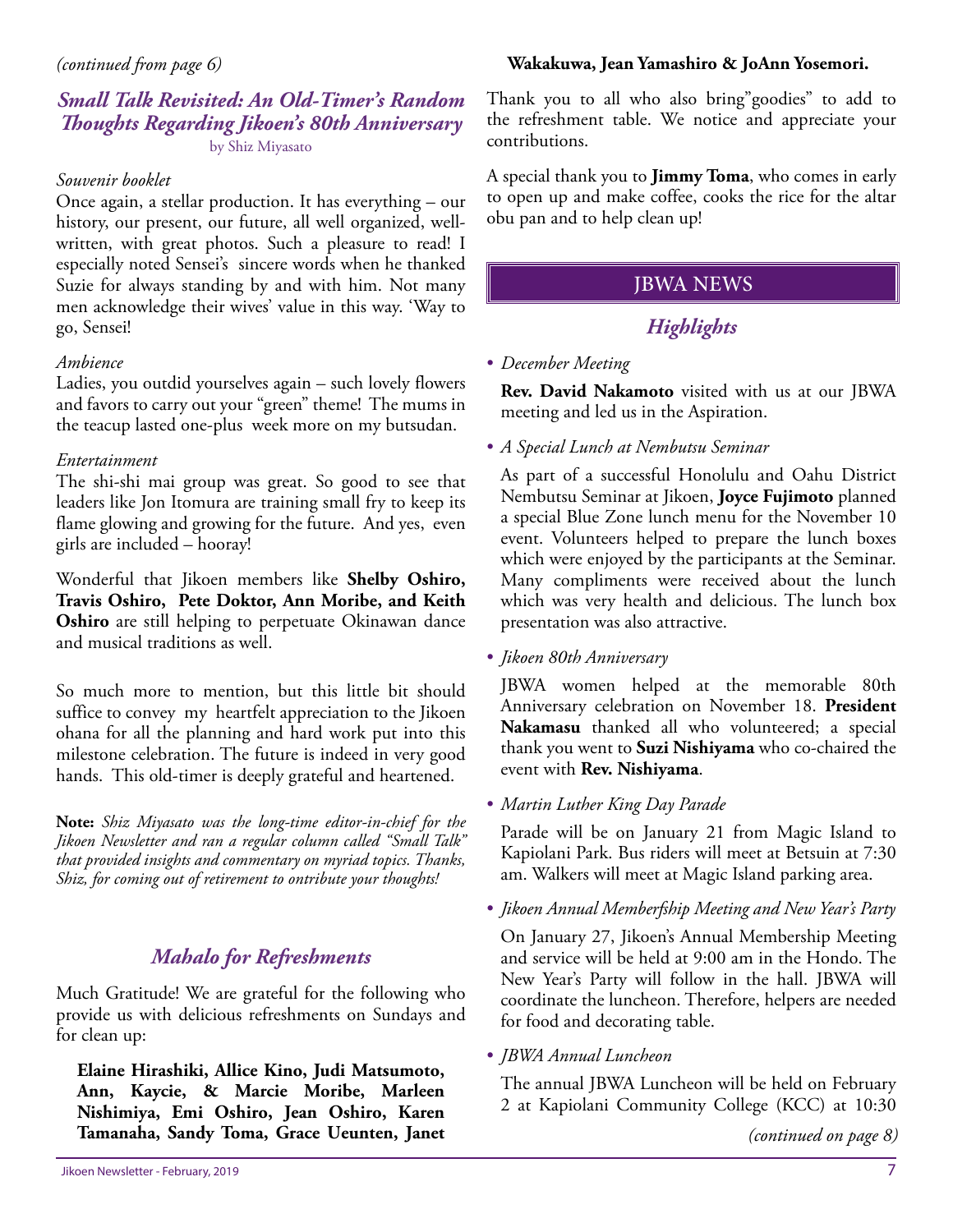#### *(continued from page 7)*

a.m. The cost is \$40 and will be covered for members and invited guests (those who have helped JBWA with projects throughout the year). Other guests may be invited at the cost of \$35. Let June Nakamasu know if you will have a guest.

#### • *Dana Day*

Jikoen's Dana Day service will be on February 10. The special speaker will be JBWA member **Dorene Niibu**. Dorene is a Kyodan Past-President.

• *BBQ Chicken Sale*

Jikoen's BBQ Chicken Sale will be on Saturday, February 16. Before the sale, the kitchen will need workers. Please come to help prepare andagi, inari sushi and pack takuwan.

• *Altar Cleaning and Flower Arranging*

Every week volunteers, mostly JBWA members go to clean and arrange flowers. The altar vases are very heavy — too heavy for some of the women to carry — so there are some men helpers, also. Now, **Joyce Fujimoto**  is helping to explore a way to do arrangements without lifting the heavy vases. Nevertheless, more volunteers are needed. Please let June Nakamasu know if you can help.

• *Soba Making*

Here's a special presentation. **Wayne Toma's** friend, a restaurateur who makes soba in Japan, will be in Hawaii in March and will do soba-making demonstrations. JBWA is planning a soba demonstration on March 3 after service. More information to follow.

#### • *Federation BWA Report*

**Lois Toyama** reported that Lady Takeko Kujo (one of the founders of the BWA) has a book out. The title is Leaves of My Heart. It has been translated into English and will be available at the Honpa Hongwanji Bookstore for \$20.

#### • *16th World Buddhist Women's Convention*

The World Convention will be held in San Francisco from August 30 to September 1, 2019 at the Marriott Hotel. Lodging is for two nights; JBWA will pay for one night for each member attending and also pay for her registration fee.

Conference montoshikisho was ordered, but ordering is still open.

Awaiting information on other Convention payment and Post Convention tours.

## *Jikoen 80th Anniversary Commemmorative Photo*

### *Order Yours today!*

- **\$20 each**
- **Place order by February 15, 2019**
- **Call the office at 845-3422 or email jikoen.info@gmail.com**

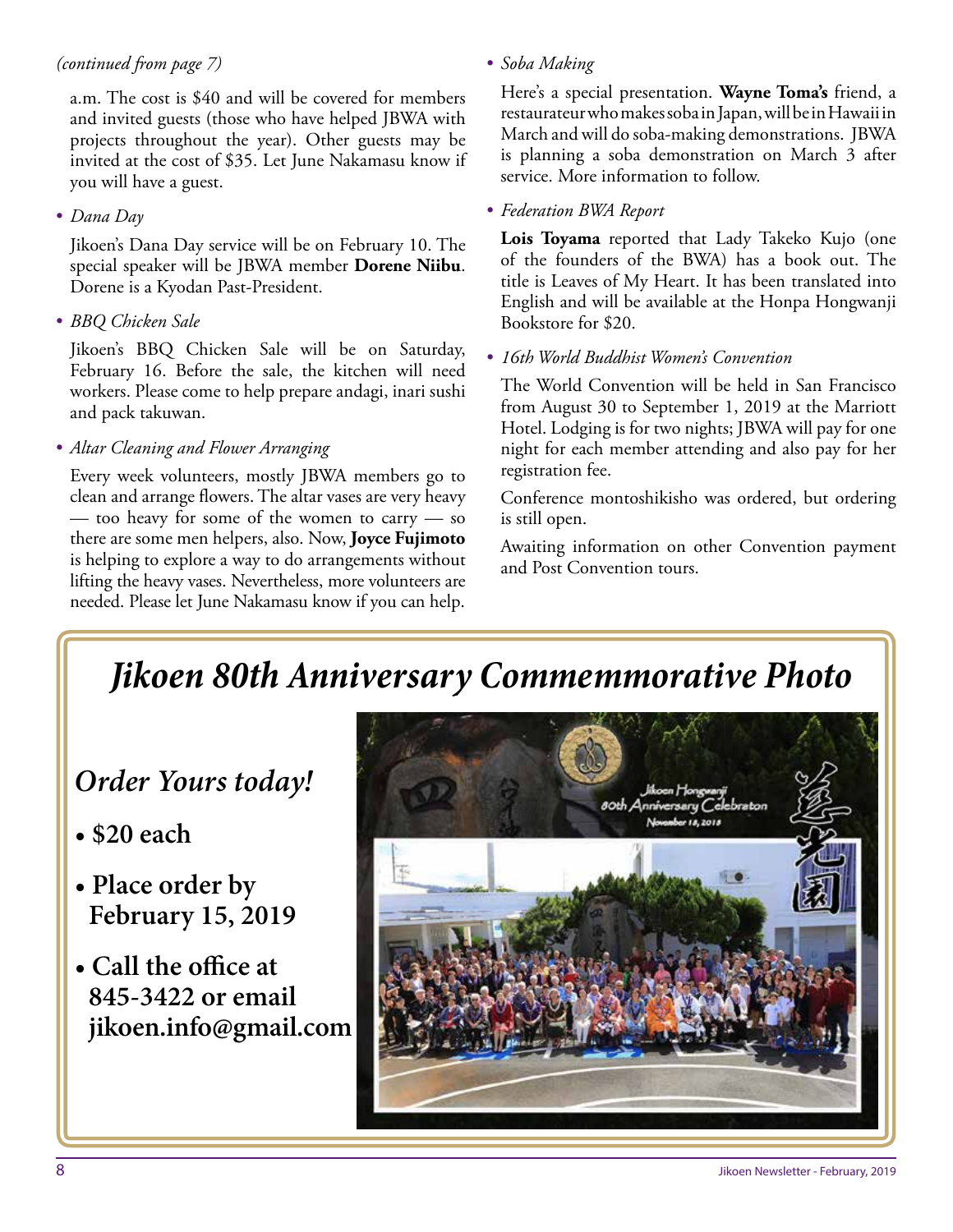

#### HILITES FROM HQ NEWS UPDATES *(December, 2018)*

#### *44th Annual Living Treasures of Hawaii Recognition*

HHMH will honor four individuals as the 2019 Living Treasures of Hawai'i in recognition of their personal and professional achievements and their contributions to the community:

> John M. Hara, FAIA Earl Kawa'a Gertrude Yukie Tsutsumi James T. Yagi

- *Date:* Saturday, February 9, 2018
- *Place:* Hilton Hawaiian Village, Coral Ballroom
- *Time:* 11:00 a.m. Registration 12:00 p.m. Lunch and Program
- *Attire:* Aloha.

#### *HHMH Instagram*

Honpa Hongwanji Mission Of Hawaii Social Media Team recently created the Instagram Account. Please follow it:

*Instagram: @honpahongwanjihawaii\_offi cial*

*URL: www.instagram.com/ honpahongwanjihawaii\_offi cial*

# *Lives Remembered: A Tribute to the Fallen of Pearl Harbor*

Bishop Eric Matsumoto and Reverend Kazunori Takahashi attended a Memorial Ceremony "Lives Remembered: A Tribute to the Fallen of Pearl Harbor" on December 6, 2018. This ceremony was co-hosted by the Consulate General of Japan in Honolulu and Navy Region Hawaii to recognize both the American and Japanese lives lost during the Pearl Harbor attack of 1941, and as a symbol of reconciliation and friendship between Japan and the United States.

## **Annual Jikoen Bazaar**

Date: Sat., April 6, 2019 Place: Jikoen Social Hall Time: 8:30 a.m. to 12 noon

**Donations are welcomed as of March 10, 2019.**

**Please drop off your items between 7:00 a.m. and 12 noon on weekdays and Sundays**

#### **Volunteers are needed:**

- Sunday, March 31 manpower to set up tents and social hall
- Week of April 2-5 to sort and price items
- April 6 to facilitate parking and security; sell and pack items;help clean up after the bazaar

Please call the office at 845-3422 for assistance or questions.

Thank you!

#### *Honolulu Oahu Districts Joint 2018 Nembutsu Gathering*

The Honolulu and Oahu Districts presented a joint 2018 Nembutsu Gathering, "Walking the Path of Change…Together" on Saturday, November 10 at Jikoen Hongwanji. 71 participants attended. A delicious Blue Zones lunch was provided by the Jikoen BWA.

Bishop Eric Matsumoto shared his thoughts about the seminar theme, Dharma-Centered organization and relevancy. Pieper Toyama talked about organization/ reorganization, "Montoship," social media, social concerns and community involvement. Alan Goto on

*(continued on page 10)*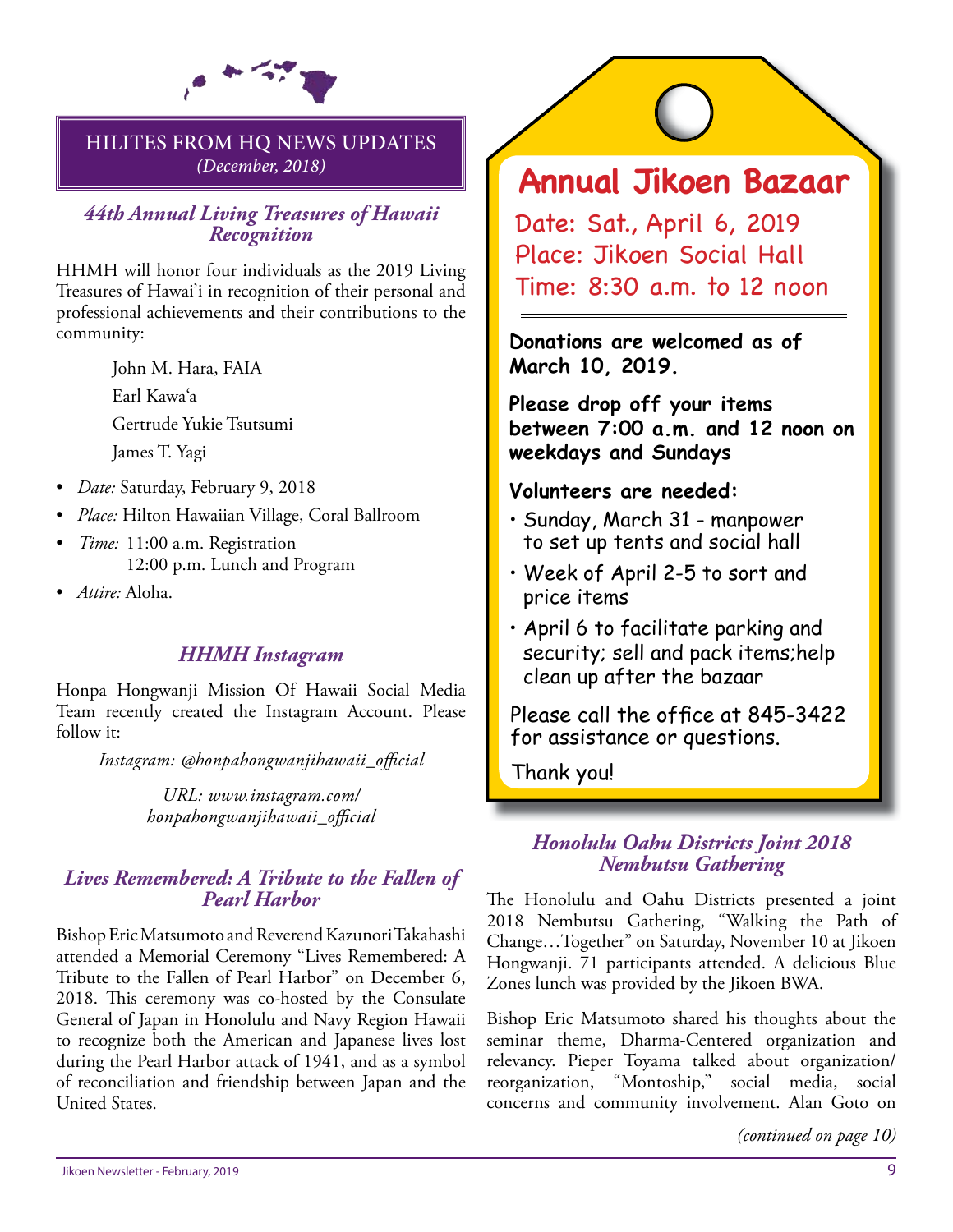budget and alternative income.

Keynote Speaker, Dr. Maya Soetoro-Ng, consultant to the Obama Foundation and co-founder of Ceeds of Peace, which creates peace building action plan and workshops for educators, families and community leaders. She provided inspiration to work together on these initiatives by focusing on such topics as Embracing Change, Moving Outside Your Comfort Zone, Working with Those Who Resist Change and Living a Life of Harmony. Small group discussions followed.

Plans are being made for another joint Honolulu and Oahu District Nembutsu seminar in the Fall of 2019.

#### *Hawaii Federation of Buddhist Women's Associations*

You see the Buddhist Women's Association members in action in your temples and in your community. What you might not see is the impact and involvement of the BWA on a national and international level. This year, the BWA Federation has supported two significant initiatives to share the Dharma:

- *(continued from page 9)* Took the lead in fundraising for Hawaii's contribution to the establishment of an Eshin-Ni-Kakushin-Ni Endowed Chair at the Institute for Buddhist Studies in Berkeley. Interest from the endowment will support a faculty position which will be used to train new ministers and to offer continuing education.
	- Hawaii met the fundraising goal of \$11,000 by deadline, December 31. Mahalo to all the temples, individuals and organizations for their support. For those who haven't had the chance to contribute and want to do so, send a check made out to HHMFBWA to Karen Kikukawa, FBWA Treasure at HQ.

The second initiative was contribution at the Asoka level to the publication of the book, *Leaves of My Heart*. The book is a translation of Lady Takeko Kujo's works which is being published by the American Buddhist Study Center in New York City. Lady Kujo was a devout Buddhist Women's Association and was an activist to help the poor, providing soup kitchens and free medical aid. *Leaves of My Heart* is a collection of Lady Kujo's essays which were published in a Tokyo newspaper as well as a selection of her poems.

Takeko Kujo's book should be available at the first of next year.

#### DONATIONS FROM NOVEMBER 15, 2018 THRU DECEMBER 31. 2018

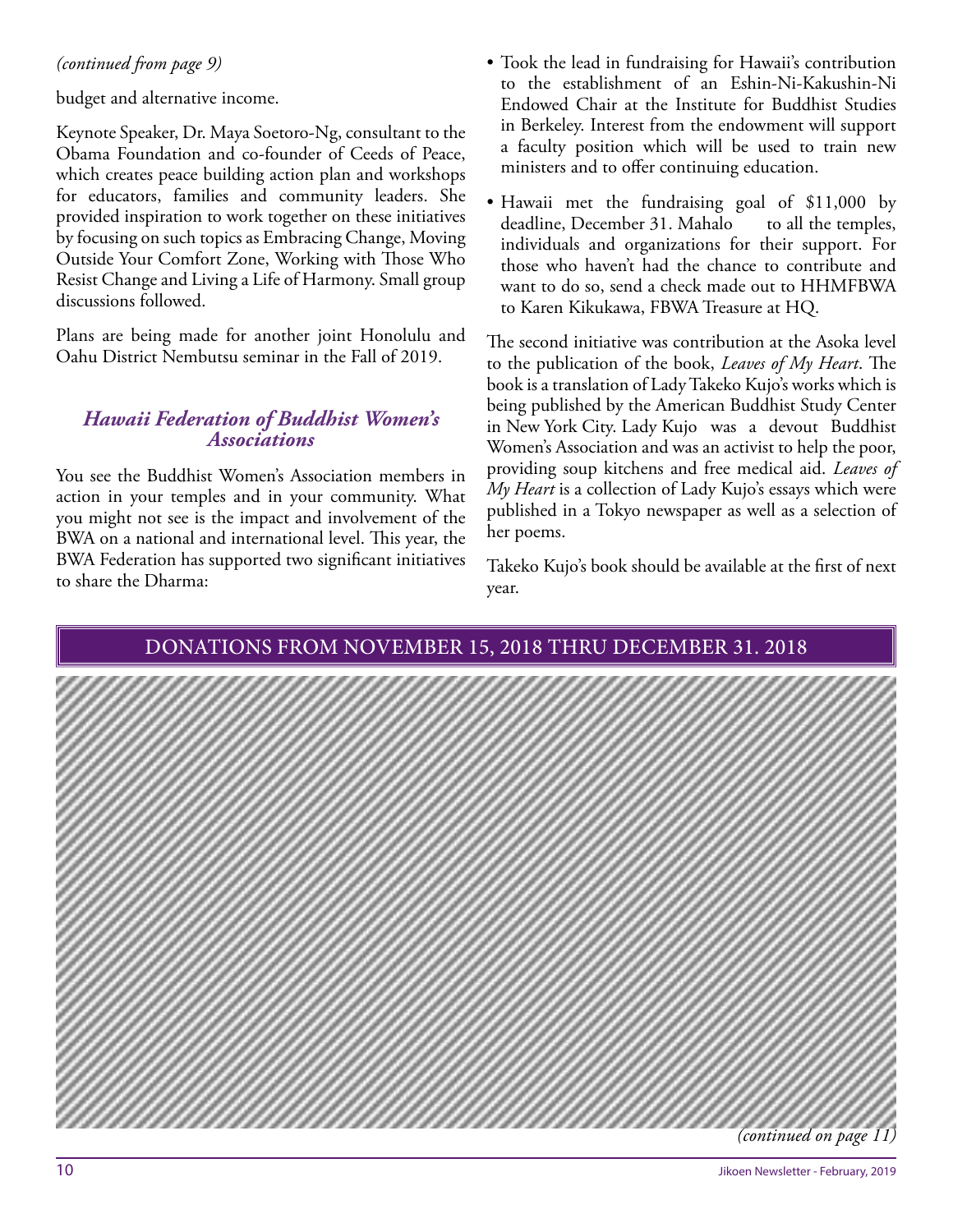

#### SHOTSUKI JOYOUS MONTHLY MEMORIAL SERVICE

*Shotsuki Monthly Service* is a time to remember our loved ones and a time to express gratitude in Gassho. This memorial service will be held on the first Sunday of each month at 9:00am, in memory of those whose date of death falls in that month. We also recognize the efforts of those who have passed before us and thank them for their continuing influence in our lives and for giving us the opportunity to share the Dharma.

#### *Here are our loved ones who will be remembered on Sunday, February 3, 2019:*

Toshio "Lefty" Goya ~ February 11, 2017 (age 83) Nancy T. Higa ~ February 14, 2015 (age 80) Matsumori Higa ~ February 17, 2013 (age 97) Kenneth Kiyoshi Ishikawa ~ February 14, 1995 (age 51) Haruko Kaneshiro ~ February 1, 2015 (age 97) Masako Kaneshiro ~ February 12, 2008 (age 95) Kiyono Fuchigami Kawabata ~ February 15, 2015 (age 91) Thomas Sanjiro Kaneshiro ~ February 4, 1995 (age 74) Richard Hideo Kaneshiro ~ February 10, 2018 (age 87) Etsuko Kishaba ~ February 23, 2007 (age 69) George Kishimoto ~ February 03, 2013 (age 89) Masaru "Kane" Kaneshiro ~ February 19, 2007 (age 83) Nobuko Ruth Kobashigawa ~ February 4, 2016 (age 92) Tomiko "Tomi" Masaki ~ February 2, 2018 (age 83) Ethel Tokiko Minei ~ February 13, 2014 (age 94) Kameko "Violet" Miyahira ~ February 1, 2015 (age 100) Claudia Arakaki Miyamoto ~ February 7, 2017 (age 79) Dr. Albert H. Miyasato ~ February 24, 2006 (age 80) Dennis Kazuo Miyasato ~ February 16, 2011 (age 66) Gensho Miyashiro ~ February 1, 2015 (age 102) Mrs. Miyoko Miyashiro ~ February 21, 2014 (age 87) Tsuruko Miyashiro February 9, 2003 (age 84) Momose Janet Moribe ~ February 4, 2011 (age 87)

Kamado Nakamura ~ February 26, 1995 (age 94) Masue Nakamura ~ February 19, 1995 (age 77) Kalen Akio Nakasato ~ February 25, 2003 (age 27) Fuji Nakasato ~ February 5, 1995 (age 81) Matsuro Nakasone ~ February 7, 1995 (age 91) Usako Nakata ~ February 10, 2016 (age 97) Kamewa Nagamine ~ February 18, 2006 (age 87) Ayano Nishimiya ~ February 22, 2001 (age 76) Richard Shintaro Nishimiya~February 22, 1995 (age 70) Guy Itsuo Oshiro ~ February 7, 1999 (age 42) Katsuo "Kats" Oshiro ~ February 7, 2007 (age 77) Olga Ochiyo Oshiro ~ February 28, 2005 (age 89) Mrs. Sonoko Sakai ~ February 2, 2014 (age 76) Kenneth Tamotsu Sakamoto~February 6, 2014 (age 68) Hirosuke Shimabukuro ~ February 1, 2003 (age 85) Matsuichi "Mutt" Shimabukuro~February 5, 1998 (age 77) Susan A. Tamashiro ~ February 15, 2016 (age 61) Yasuko Tamayori ~ February 28, 2002 (age 76) George H. Tanahara ~ February 28, 2014 (age 75) Shizuka Teruya ~ February 25, 1995 (age 75) Utomi Teruya ~ February 14, 1995 (age 93) Victoria Futae Toguchi ~ February 25, 2003 (age 57) Yoshiko Tokeshi ~ February 10, 2018 (age 93) Seitoku "Stanley" Tokuda ~ February 1, 1998 (age 74) Ernest Tatsuo Tsumuro ~ February 21, 2007(age 75) Edward Matsuji Uyesato ~ February 21, 2005 (age 78) Martin Yeimatsu Yamaguchi~February 22, 2005 (age 66) Yoshie Yasui ~ February 17, 2016 (age 96) Lois Kiyomi Yasui ~ February 25, 2010 (age 68) Shinho Yogi ~ February 16, 2007 (age 99) Haruko Yonashiro ~ February 6, 2016 (age 93) Hiroshi Yoshida ~ February 19, 2007 (age 86)

If you would like to honor your loved one, please call the office at 845-3422 or email jikoen.info@gmail.com.